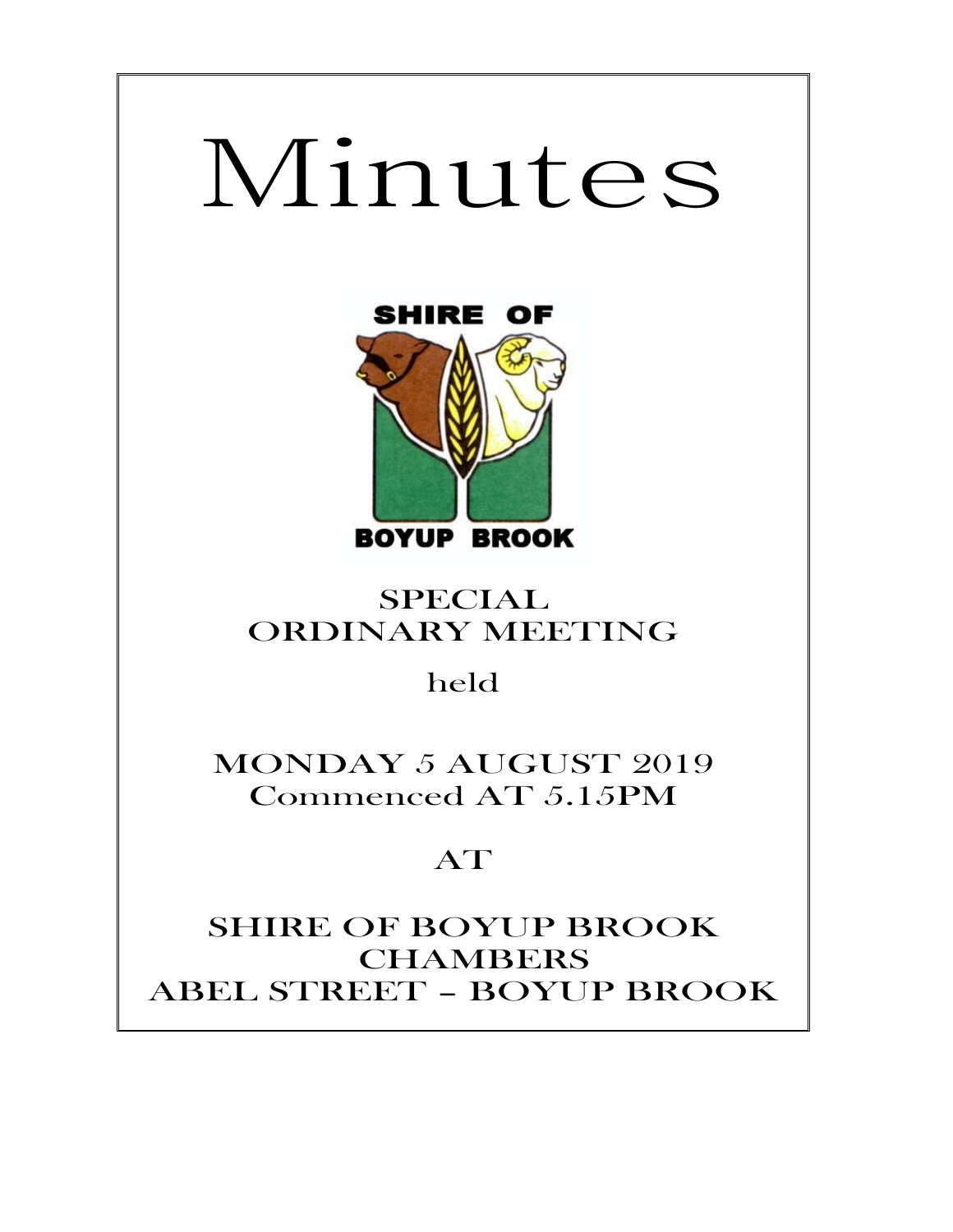#### **TABLE OF CONTENTS**

|                         | 1 RECORD OF ATTENDANCE/APOLOGIES/LEAVE OF ABSENCE PREVIOUSLY |  |
|-------------------------|--------------------------------------------------------------|--|
|                         |                                                              |  |
|                         |                                                              |  |
|                         |                                                              |  |
| $2^{\circ}$             |                                                              |  |
|                         |                                                              |  |
| 3 <sup>7</sup>          |                                                              |  |
| $\overline{\mathbf{4}}$ |                                                              |  |
| 5 <sub>5</sub>          |                                                              |  |
| 6                       |                                                              |  |
| 6.1                     |                                                              |  |
|                         |                                                              |  |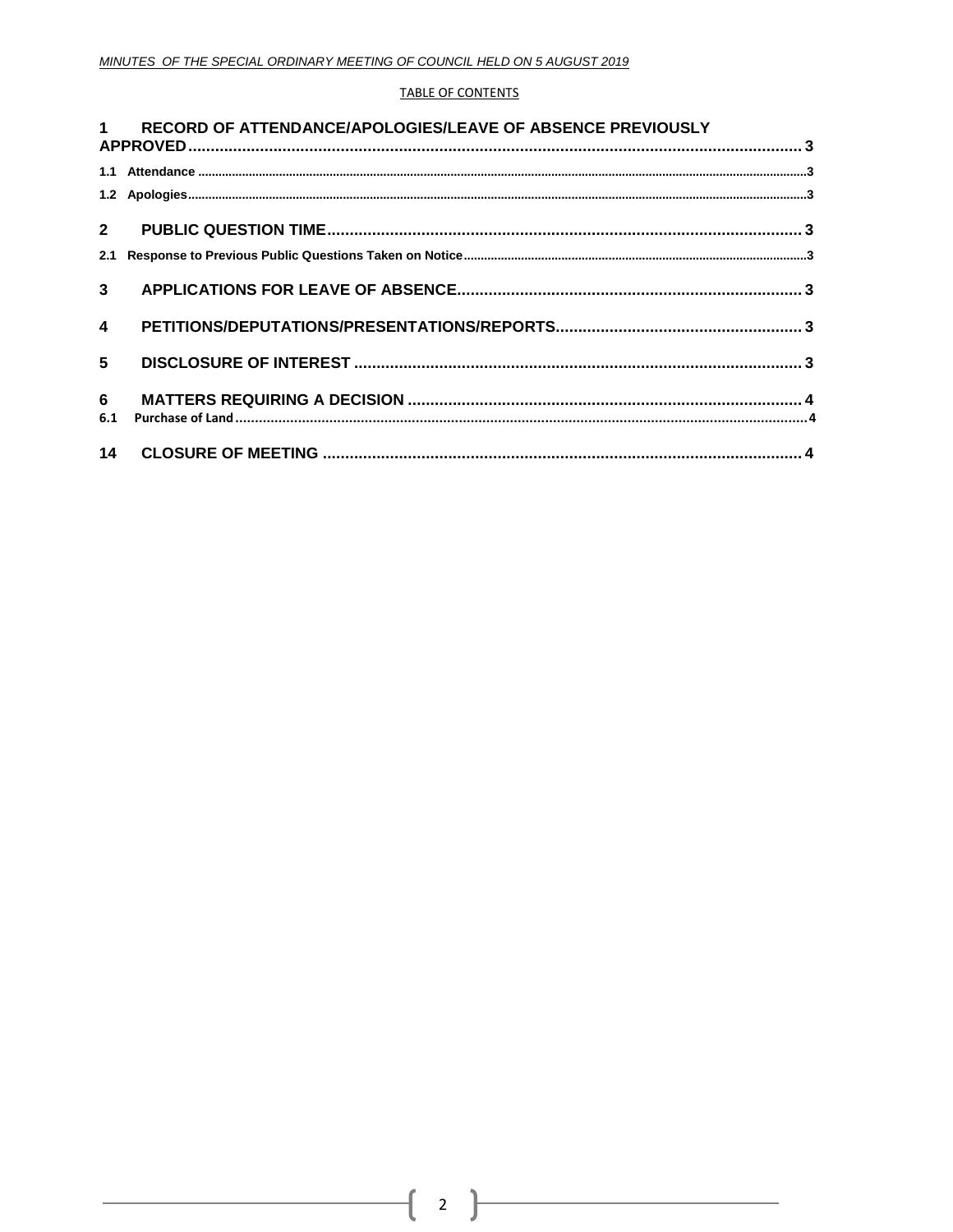# <span id="page-2-0"></span>**1 RECORD OF ATTENDANCE/APOLOGIES/LEAVE OF ABSENCE PREVIOUSLY APPROVED**

## <span id="page-2-1"></span>**1.1 Attendance**

Cr G Aird – Shire President Cr R Walker - Deputy Shire President Cr S Alexander Cr P Kaltenrieder Cr Moir Cr H O'Connell Cr T Oversby Cr E Rear

STAFF: Mr Stephen Carstairs (Acting/CEO) Mrs Maria Lane (Executive Assistant)

# <span id="page-2-2"></span>**1.2 Apologies**

Cr Muncey

# <span id="page-2-3"></span>**2 PUBLIC QUESTION TIME**

Nil

# <span id="page-2-4"></span>**2.1 Response to Previous Public Questions Taken on Notice**

# <span id="page-2-5"></span>**3 APPLICATIONS FOR LEAVE OF ABSENCE**

Nil

# <span id="page-2-6"></span>**4 PETITIONS/DEPUTATIONS/PRESENTATIONS/REPORTS**

Nil

# <span id="page-2-7"></span>**5 DISCLOSURE OF INTEREST**

Cr Aird declared a proximity interest in item 6.1.

#### **Proximity Interest**

Cr Aird declared a proximity interest in item 6.1 and departed the Chambers, the time being 5.26pm

**Cr Walker took the Chair due to Cr Aird departing the Chambers.**

 $3 \mid$